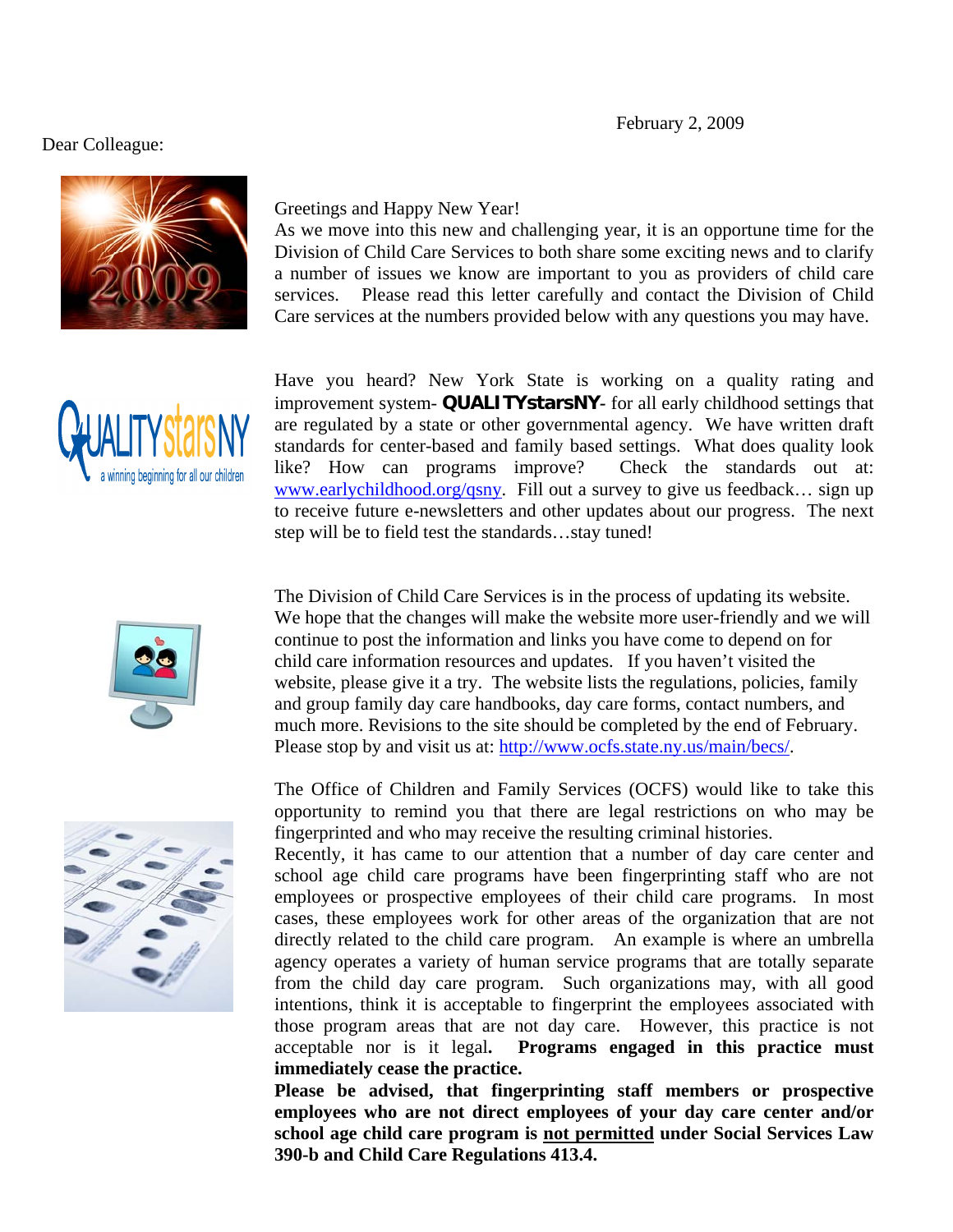OCFS currently pays for all costs associated with the fingerprinting of child day care program employees. It is fraudulent to fingerprint employees under your license/registration that are not direct employees of your child day care program. This practice also violates confidentiality laws and agreements because you are receiving confidential information that you are not legally entitled to receive.

Child day care program audits may be conducted to determine if appropriate persons are being fingerprinted under your license/registration. Please note that you could be held financially responsible for reimbursement, as well as criminally liable, for conducting this practice. Enforcement action may also be taken against your license/registration as well. Please see policy #06-7 to aid in your interpretation of this requirement. This policy is also available on the OCFS website at http://www.ocfs.state.ny.us/main/becs/policy/. If you do not have access to the website or have any questions, please contact your licensing/registration representative at the phone numbers provided at the bottom of this letter.



In addition, the Office of Children and Family Services researched whether or not student interns working in day care centers and school age day care programs must be fingerprinted**. Under the following conditions, fingerprinting will not be required.** If the college, where the student intern is studying, has a contract with the day care center or school age program to place student interns, those students will be exempt from fingerprinting requirements. However, as contract staff, they may not be left unsupervised with day care children and may not be counted in ratio. State Central Register data-base checks remain a requirement for all who have routine and substantial contact with children.

## **TRAINING CHANGES FOR 2009**



Given the budget problems at both the state and federal level, we've made some tough decisions about the training we provide. In an effort to stretch our scarce resources, and in response to requests from providers, a **new web-based training program** is being developed and will be available later in '09. You'll be able to access it from any computer, anytime.

In addition, the following changes in the training plan may affect you:

- There will be fewer and smaller **EIP scholarships** available; and priority will be given to scholarship requests that lead to college credit or a Child Development Accreditation.
- We've reduced the number of **Videoconferences** to ten sessions
- **CPR and First Aid training funds have been reduced**
- Fewer people have been taking the **Medication Administration Training**. Reductions were made there as well.

For more information, go to www.ocfs.state.ny.us and www.tsg.suny.edu.